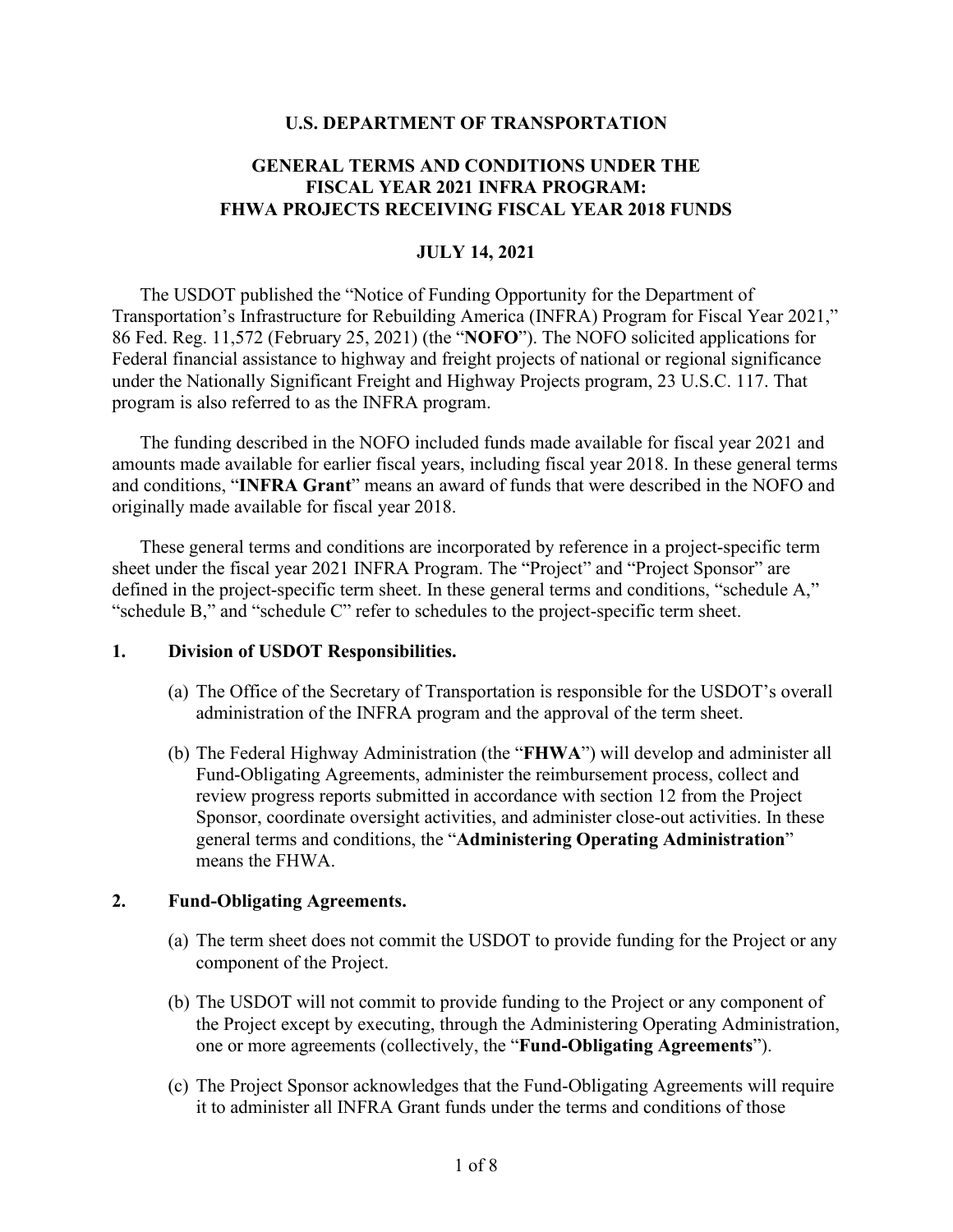agreements, including requirements to comply with applicable Federal statutes, regulations, and policies, including the Federal statutes, regulations, and policies listed in appendix I.

- (d) The USDOT will not reimburse the Project Sponsor for expenditures, except under the terms and conditions of the Fund-Obligating Agreements.
- (e) The Project Sponsor acknowledges that:
	- (1) the funds for the INFRA Grant were made available for fiscal year 2018;
	- (2) under 23 U.S.C. 118 those funds are unavailable for Federal obligation after September 30, 2021;
	- (3) the "INFRA Grant Amount" listed in schedule A is available for the Project only if the parties execute necessary Fund-Obligating Agreements before September 30, 2021; and
	- (4) if the parties do not execute necessary Fund-Obligating Agreements before September 30, 2021, the USDOT will not provide funds for the Project under this term sheet.

### **3. Project Sponsor Statements.**

- (a) The Project Sponsor states that:
	- (1) except as expressly documented in schedule C, all material statements of fact in the application were accurate when that application was submitted;
	- (2) schedule C documents all material changes since submission in the information contained in that application; and
	- (3) it has the legal authority to complete the Project.
- (b) The Project Sponsor acknowledges that
	- (1) the USDOT relied on statements of fact in the application to select the Project to receive the INFRA Grant;
	- (2) the USDOT relied on statements of fact in both the application and this term sheet to determine that the Project Sponsor and the Project are eligible under the terms of the NOFO; and
	- (3) the USDOT's selection of the Project to receive the INFRA Grant prevented awards under the NOFO to other eligible applicants.
- **4. Costs Incurred Before a Fund-Obligating Agreement.** The Project Sponsor acknowledges that the term sheet is not USDOT approval of any pre-award costs and that, unless the USDOT provides written approval of pre-award costs under 2 C.F.R.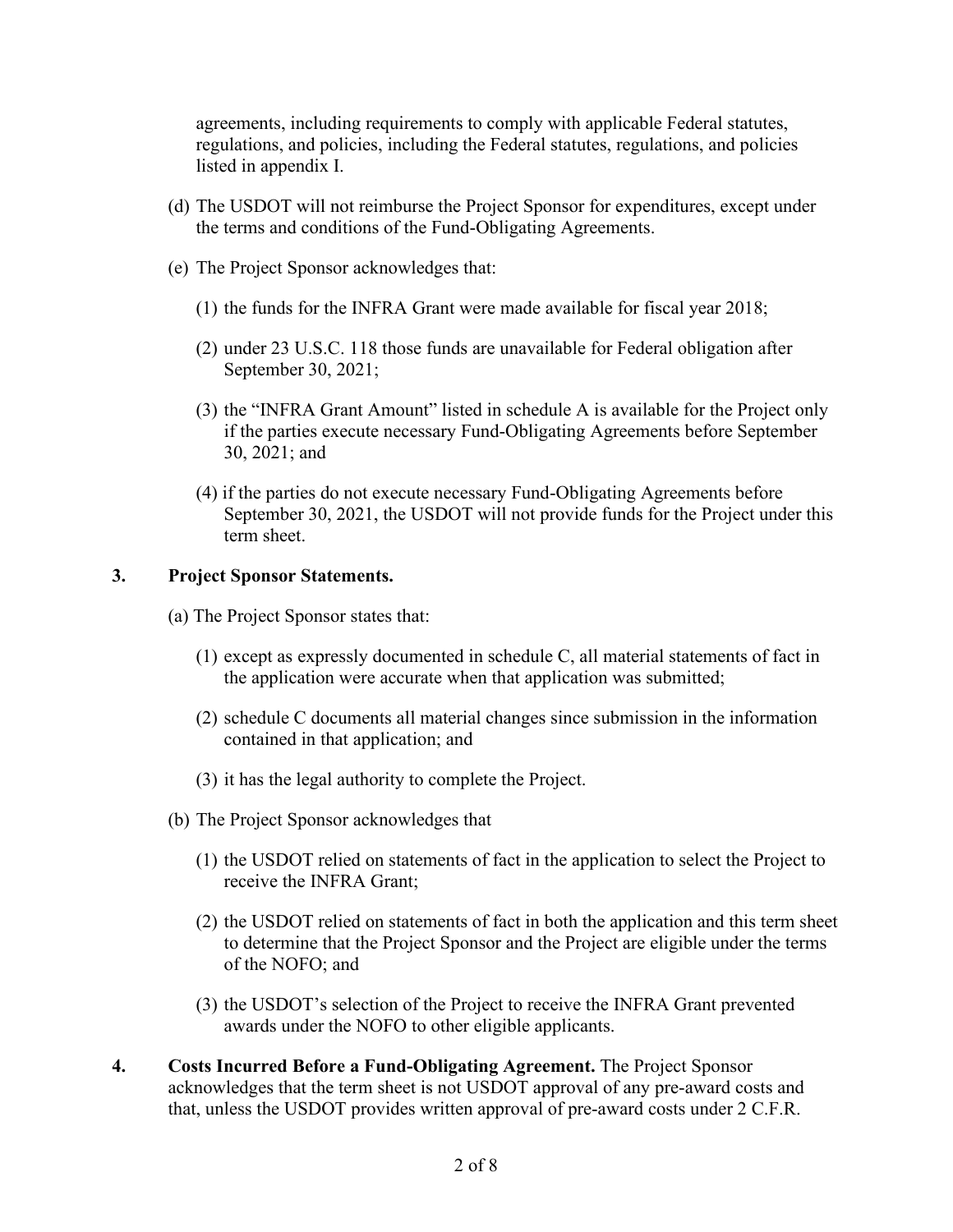200.458, the USDOT will not reimburse expenditures made before the parties have executed a Fund-Obligating Agreement.

- **5. Project-Specific Terms in the Term Sheet.** Schedule A specifically memorializes the agreement of the parties on the following terms for each component of the Project:
	- (1) the component's scope of work;
	- (2) the component's budget, including identification of all funds necessary to complete the proposed component's scope of work;
	- (3) the component's milestone completion schedule, which sets dates for the completion of all major milestones relating to that component, including:
		- (A) completion and receipt of all required environmental approvals (including National Environmental Policy Act (NEPA) approvals);
		- (B) application for and anticipated receipt of all necessary Federal, State, and local permits and approvals;
		- (C) any necessary approval by a local transportation planning organization and inclusion in the required Transportation Improvement Program (TIP) or State Transportation Improvement Program (STIP); and

(D)start and completion of construction.

### **6. Project-Specific Accountability Provisions.**

- (a) The USDOT may reduce the INFRA Grant by the lesser of ten percent or \$10,000,000 if the USDOT determines that:
	- (1) the Project does not meet all project delivery milestones enumerated in section 2 of schedule B by the corresponding dates stated for those milestones in schedule  $A$ ;
	- (2) the Project does not meet an indicator of project success enumerated in section 2 of schedule B; or
	- (3) the Project Sponsor has not provided information that is sufficient to determine if the Project meets an indicator of project success enumerated in section 2 of schedule B.

If the USDOT had reimbursed costs exceeding the reduced amount, the Project Sponsor shall refund to the USDOT the difference between the reimbursed costs and the reduced amount.

(b) The Project Sponsor acknowledges that amounts that are required to be refunded under this section 6 constitute a debt to the Federal Government that the USDOT may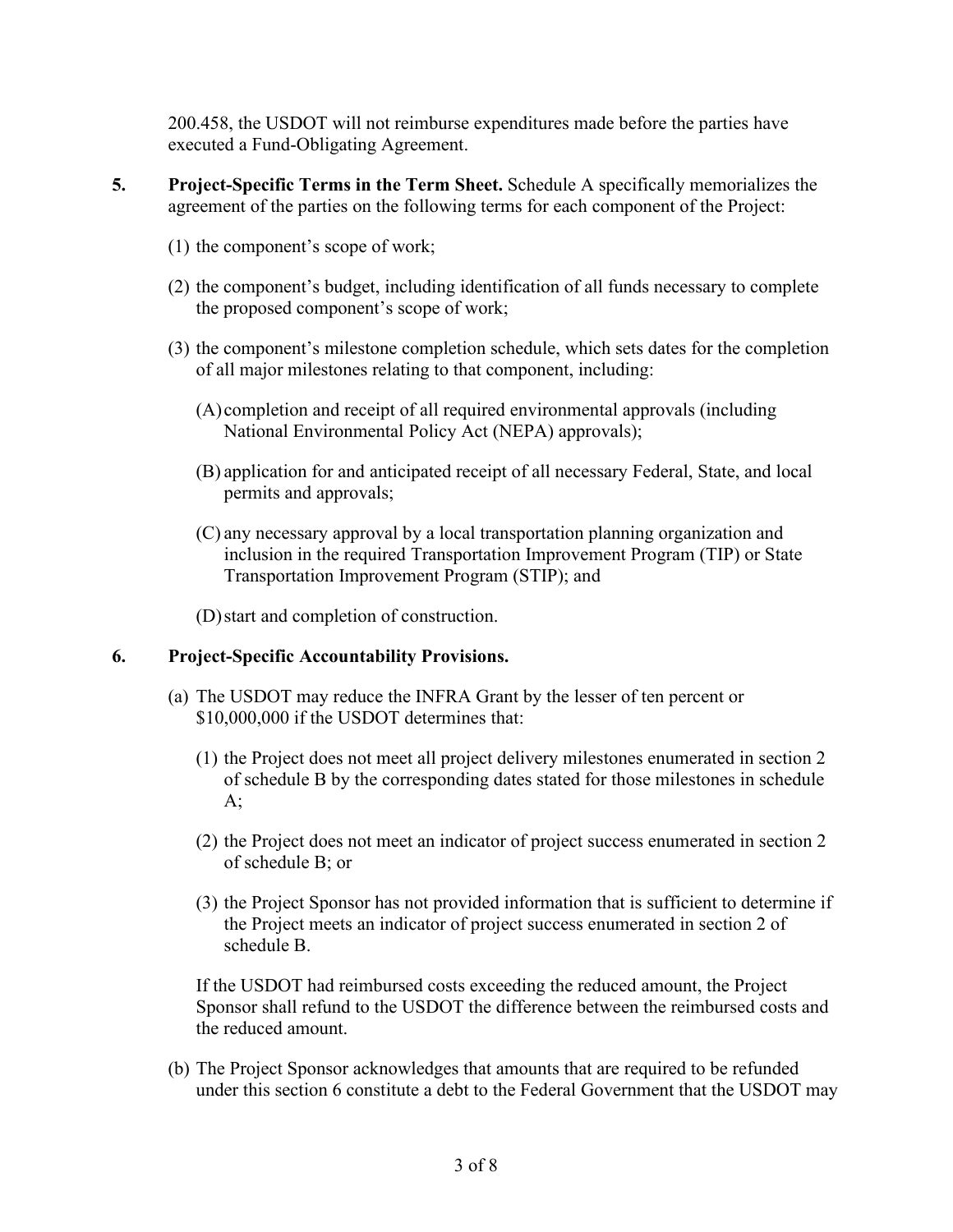collect under 2 C.F.R. 200.346 and the Federal Claims Collection Standards (31 C.F.R. parts 900–999).

**7. Use of Limited Non-Highway Funds.** The Project Sponsor acknowledges that the USDOT selected the Project for award with the expectation that no more than the "INFRA Grant Amount Subject to 23 U.S.C. 117(d)(2)" that is listed in schedule A would be subject to the limitation at 23 U.S.C. 117(d)(2). The Project Sponsor shall not request reimbursements that are subject to the limitation at 23 U.S.C. 117(d)(2) and, in aggregate, exceed the "INFRA Grant Amount Subject to 23 U.S.C. 117(d)(2)" that is listed in schedule A.

# **8. Safety Requirements.**

- (a) The Project Sponsor shall work with the Administering Operating Administration to identify, and the Project Sponsor shall carry out, safety-related activities for the Project that are consistent with the priority areas in the strategic highway safety plan for the State in which the Project is located and likely to yield safety benefits.
- (b) In the Project, the Project Sponsor shall incorporate appropriate safety-related activities that are identified as "proven safety countermeasures" at [https://safety.fhwa.dot.gov/provencountermeasures/.](https://safety.fhwa.dot.gov/provencountermeasures/)
- (c) The Project Sponsor shall describe, in the reports required under section 12, the specific safety-related activities carried out under this section 8.
- **9. Buy America Requirements.** The Project Sponsor acknowledges that the execution of a Fund-Obligating Agreement will subject the Project to 23 U.S.C. 313 and the term sheet is neither a waiver of 23 U.S.C. 313(a) nor a finding under 23 U.S.C. 313(b).
- **10. Environmental Review.** The Project Sponsor acknowledges that the term sheet does not commit the USDOT to any determination required under NEPA. The USDOT's determinations on the Project will be issued in full compliance with its NEPA regulations, 23 C.F.R. Part 771, those of the Council on Environmental Quality, 40 C.F.R. Parts 1500–1508, and all other applicable Federal environmental laws and regulations and, State and local laws and regulations, to the extent applicable.

# **11. Applicability of Federal Law.**

- (a) The Project Sponsor shall ensure that Federal funding is expended in full accordance with the U.S. Constitution, Federal Law, and statutory and public policy requirements: including but not limited to, those protecting free speech, religious liberty, public welfare, the environment, and prohibiting discrimination. In particular, the Project Sponsor shall ensure that no concession agreements are denied or other contracting decisions made on the basis of speech or other activities protected by the First Amendment.
- (b) If the USDOT determines that the Project Sponsor has failed to comply with applicable Federal requirements, the USDOT may take remedial action, including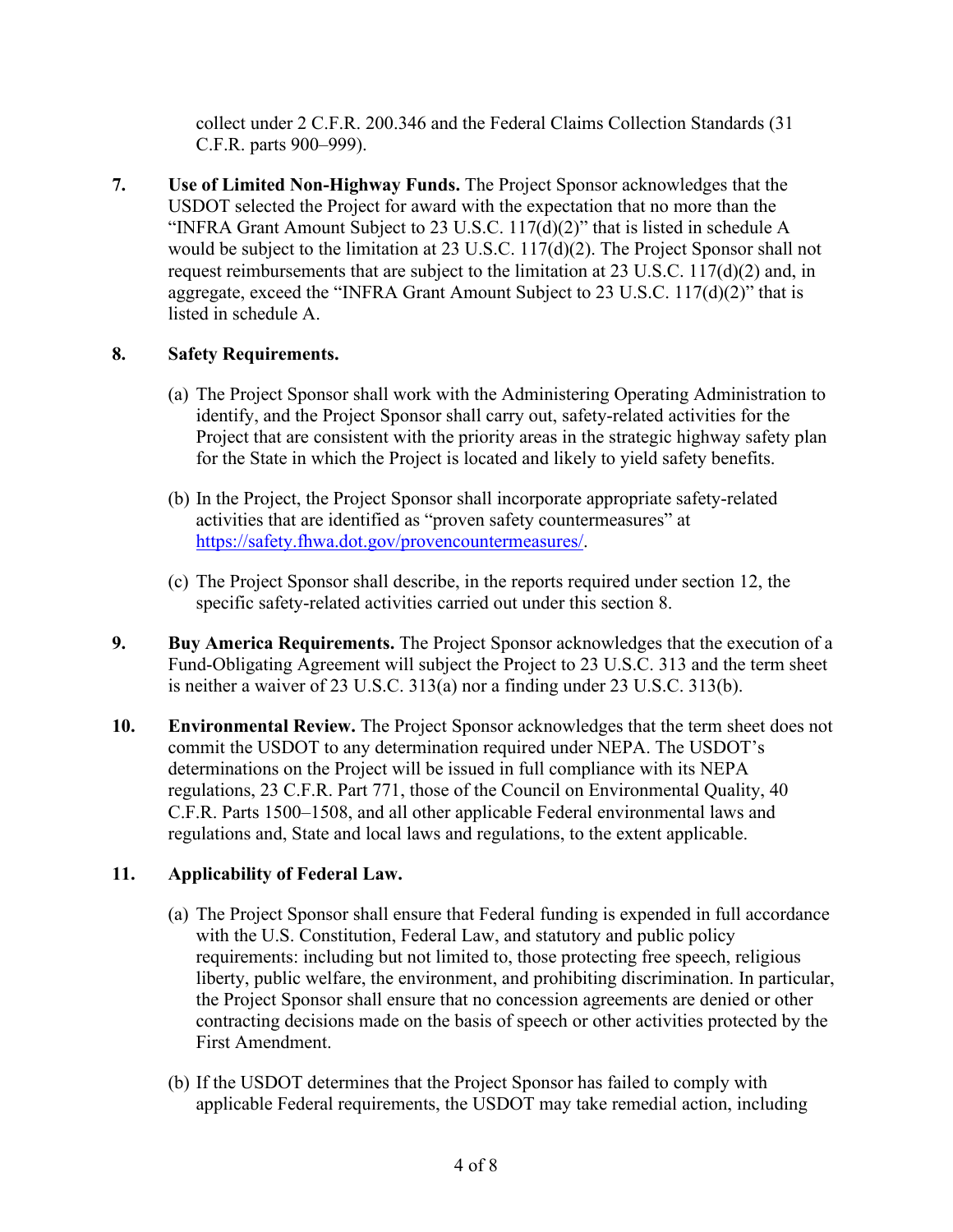terminating of the INFRA Grant, disallowing costs incurred for the Project, requiring the Project Sponsor to refund to the USDOT the INFRA Grant, and reporting the noncompliance in the Federal-government-wide integrity and performance system.

# **12. Quarterly Project Progress Reports.**

- (a) On or before the 20th day of January, April, July, and October of each year and until the Project is complete and all Fund-Obligating Agreements under this term sheet have been closed out, the Project Sponsor shall submit a Quarterly Project Progress Report for each component of the Project. But if the date of the term sheet is in March, June, September, or December, instead of submitting a Quarterly Project Progress Report covering less than one month, the Project Sponsor shall submit the first Quarterly Project Progress Report in the fourth calendar month that begins after the date of the term sheet.
- (b) The Project Sponsor shall submit a Federal Financial Report (SF-425) as part of each Quarterly Project Progress Report.
- (c) The Administering Operating Administration will provide the Project Sponsor with the form and content for these Quarterly Project Progress Reports.

# **13. Cost Sharing and Changes in Total Project Costs.**

- (a) The Project Sponsor hereby certifies that the "State Funds," "Local Funds," and "Other Funds" listed in schedule A are committed to fund the Project.
- (b) If the actual eligible project costs are less than the "Total Future Eligible Project Cost" that is listed in schedule A, then the Project Sponsor may propose to the USDOT, in writing consistent with the Administering Operating Administration's requirements, specific additional activities that are within the scope of the Project, as defined in the Project Sponsor's application, schedule A, and schedule C, and that the Project Sponsor could complete with the difference between the "Total Future Eligible Project Cost" that is listed in schedule A and the actual eligible project costs.
- (c) If the actual eligible project costs are less than the "Total Future Eligible Project Cost" that is listed in schedule A and either the Project Sponsor does not make a proposal under section 13(b) or the USDOT does not accept the Project Sponsor's proposal under section 13(b), then:
	- (1) the Project Sponsor shall submit a request under section 14 to reduce the Total Federal Assistance by the difference between the "Total Future Eligible Project Cost" that is listed in schedule A and the actual eligible project costs; and
	- (2) if that modification reduces the "INFRA Grant Amount" listed in schedule A and the USDOT had reimbursed costs exceeding the revised amount, the Project Sponsor shall refund to the USDOT the difference between the reimbursed costs and the revised award.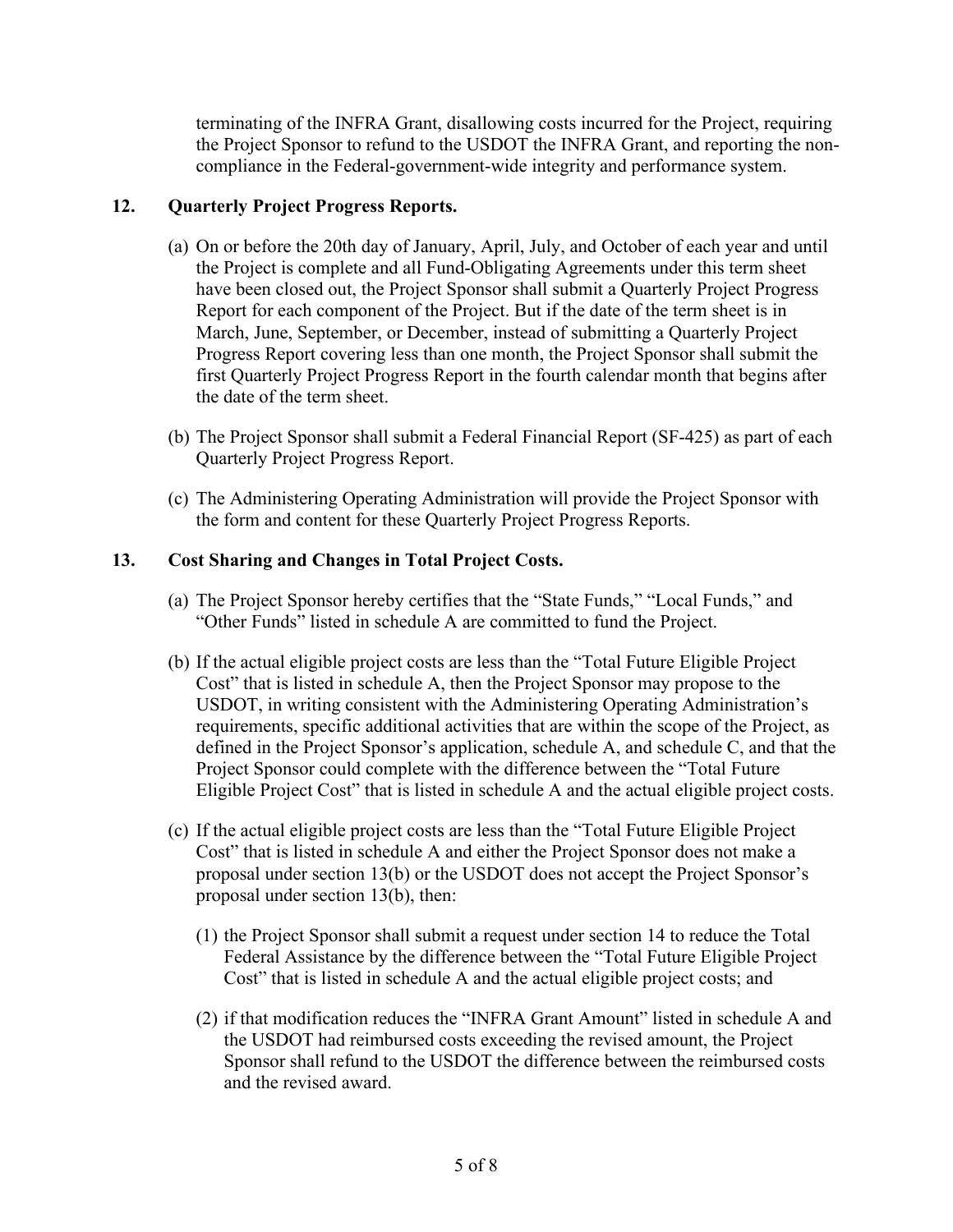In these general terms and conditions, "**Total Federal Assistance**" means the sum of the "INFRA Grant Amount" and the "Other Federal Funds" amounts that are listed in schedule A.

(d) The Project Sponsor acknowledges that amounts that are required to be refunded under section 13(c) constitute a debt to the Federal Government that the USDOT may collect under 2 C.F.R. 200.346 and the Federal Claims Collection Standards (31 C.F.R. parts 900–999).

### **14. Term Sheet Modifications.**

- (a) The parties may amend, modify, or supplement the term sheet by mutual agreement in writing signed by the USDOT and the Project Sponsor. Either party may request to amend, modify, or supplement the term sheet by written notice to the other party.
- (b) The parties shall not amend, modify, or supplement the term sheet except as permitted under section 14(a). If an amendment, modification, or supplement is not permitted under section 14(a), it is void.
- (c) The Project Sponsor shall request a modification of the term sheet to update schedule A if:
	- (1) the Project's activities differ from the statement of work that is described in schedule A;
	- (2) the construction complete date for the Project or any component of the Project changes to a date that is more than six months after the construction complete date listed in schedule A;
	- (3) the Project's "Other Federal Funds" increases from the amount listed in schedule  $A$ ;
	- (4) the Project's "State Funds," "Local Funds," "Private Funds," or "Other Funds" decrease from the amounts listed in schedule A; or
	- (5) the "INFRA Grant Amount Subject to 23 U.S.C. 117(d)(2)" changes from the amount listed in schedule A.
- (e) The USDOT may accept or reject proposals from the Project Sponsor under section 13 and section 14 and in doing so may elect to consider only the interests of the USDOT. The Project Sponsor acknowledges that making a proposal under section 13 does not amend, modify, or supplement the term sheet unless the parties execute a modification under section 14(a).

### **15. Noncompliance, Remedies, and Termination.**

(a) The Project Sponsor acknowledges that the USDOT considers all INFRA Grant funds under the term sheet to constitute a single grant under 23 U.S.C. 117, that all Fund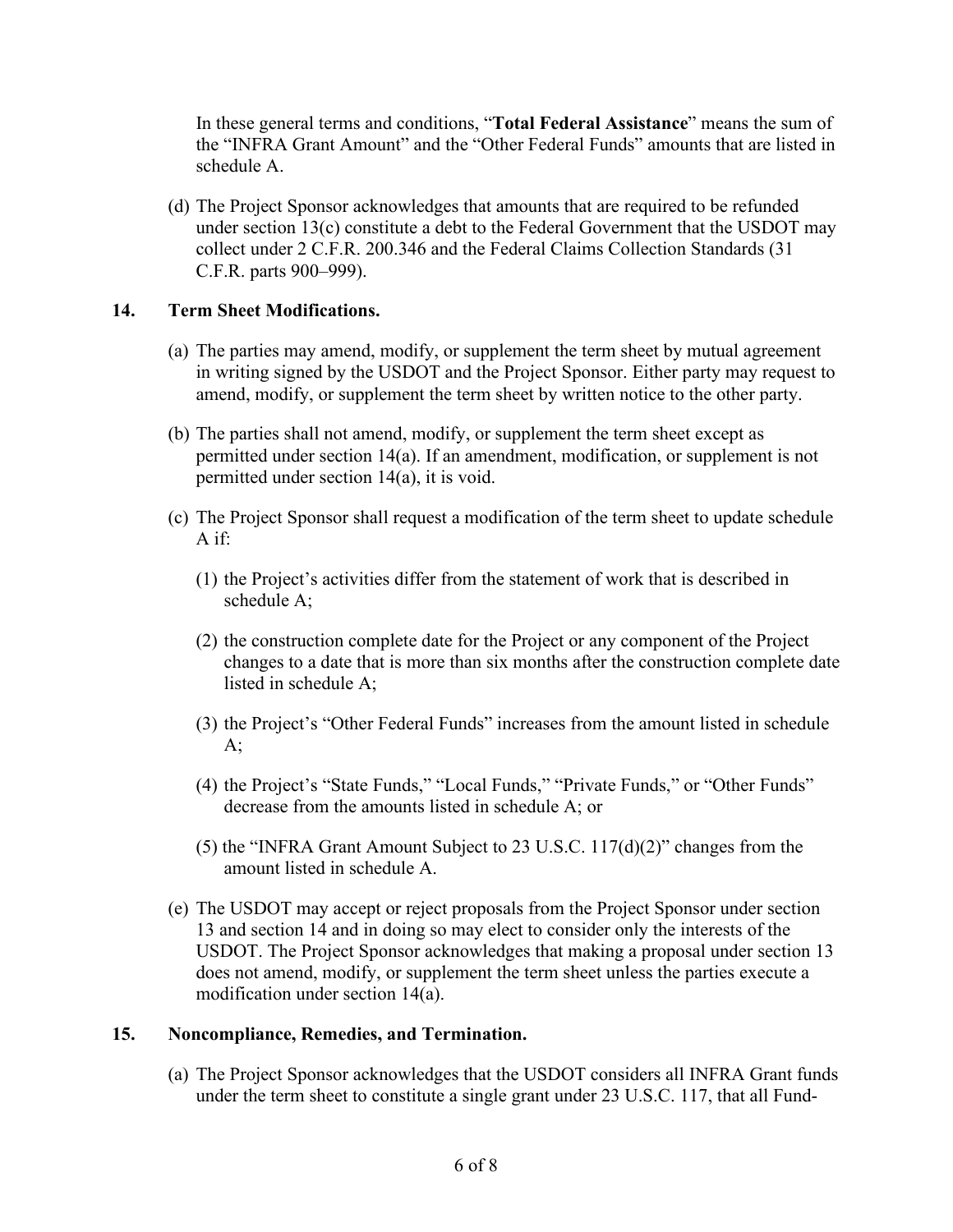Obligating Agreements entered under the term sheet are inter-related, and that all INFRA Grant funds provided through a Fund-Obligating Agreement are subject to the Project Sponsor's compliance with the term sheet and all other Fund-Obligating Agreements.

- (b) If the Project Sponsor fails to comply with the term sheet or a Fund-Obligating Agreement under the term sheet, then the USDOT may take actions under 2 C.F.R. 200.339 without limiting those actions to the agreement under which the Project Sponsor was noncompliant.
- (c) If the Project Sponsor fails to timely complete a component of the Project, the USDOT may take action under section 15(b), including termination of all Fund-Obligating Agreements and disallowance of costs incurred under those agreements.
- (d) If the USDOT determines either (1) that the Project Sponsor's use of INFRA Grant funds under the term sheet would not advance the purposes of the INFRA program or (2) that termination is in the public interest, the USDOT may terminate one or more Fund-Obligating Agreements and disallow costs incurred under those agreements.
- (e) In terminating one or more Fund-Obligating Agreement under this section 15, the USDOT may elect to consider only the interests of the USDOT.

# **16. Agreement Execution and Effective Date.**

- (a) This term sheet may be executed in counterparts, which constitute one document. The parties intend each countersigned original to have identical legal effect.
- (b) The terms and conditions in the term sheet are effective on the Project Sponsor upon execution of the term sheet by both the Project Sponsor and the USDOT. The date of this agreement will be the date this term sheet is signed by the last party to sign it, which will be the USDOT.